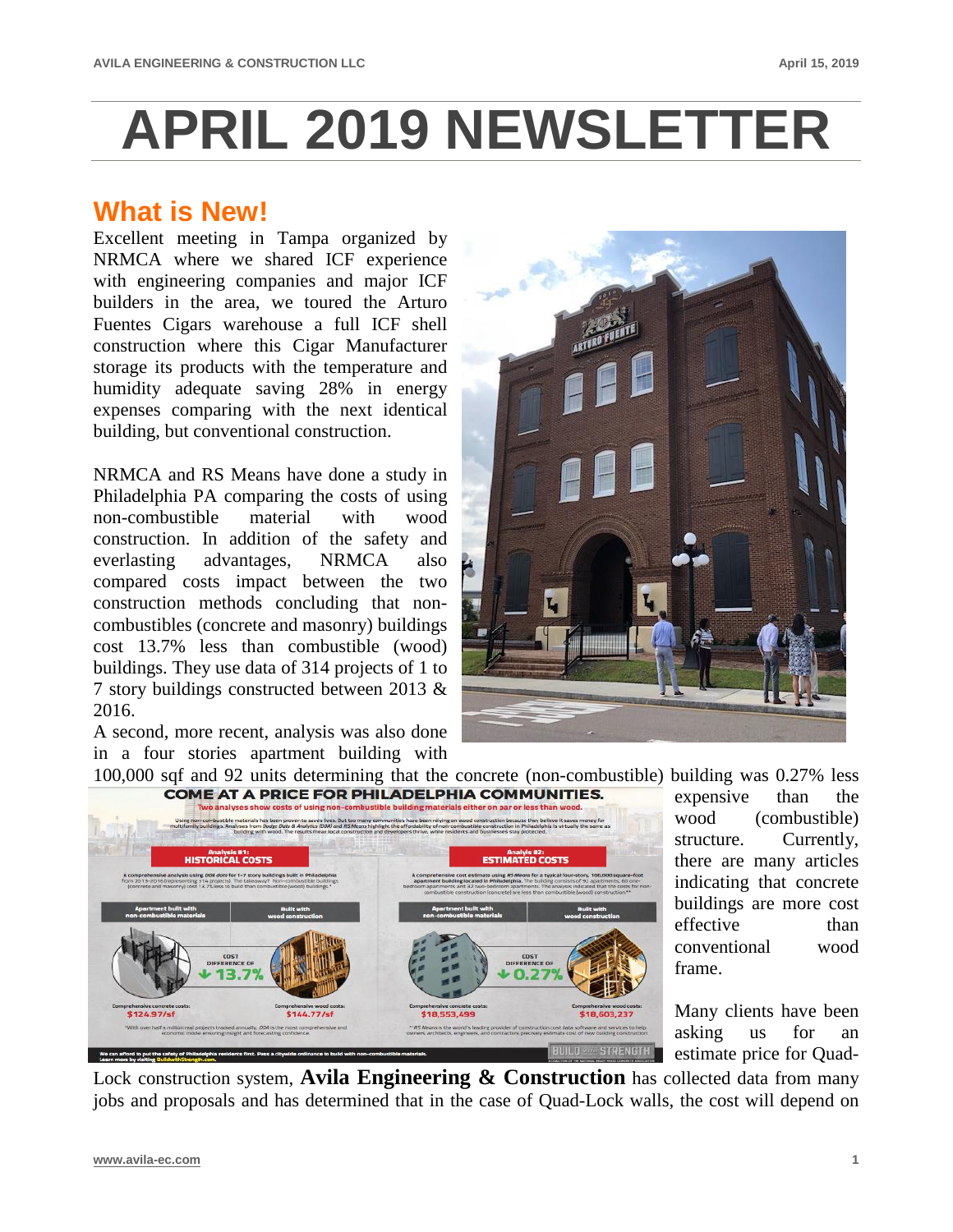the selection of reinforcement steel, the thickness of the concrete wall and the panels, the confidence of the structural engineer regarding the design of bearing walls and the crew experience on productivity and use of this construction system.

In the case of elevated slab or decks the cost will rely on the span, the thickness of the slab, the rebars design, safety considerations, crew experience, level of confidence on the technology.

In conclusion, AE&C suggests that a Quad-lock wall average cost is around *\$14.74 per square foot*. This estimate includes Quad-Lock material and accessories, 3000 psi concrete, rebars, labor, bracing, concrete pumps, general conditions and profit.

In the case of the decks, our average price has been calculated on *\$16.25 per square foot of slab* again, this Avila Engineering & Construction's price includes Quad-Deck material and accessories, 3000 psi concrete, rebars, labor, shoring, concrete pumps, general administration and earnings.

It is important to highlight that these are direct costs. Many contractors could say that these prices are too high but the benefits appear when we add in the comparison the columns/cells, beams, and the activities to fur, and insulate conventional wall, add to these indirect costs that are much less in Quad-Lock system.

| <b>CMU Wall-Load Bearing Wall (solid CMU)</b> |    |         |            | <b>QUADLOCK</b>                |    |         |           |
|-----------------------------------------------|----|---------|------------|--------------------------------|----|---------|-----------|
| <b>CMU Wall-Load Bearing Wall (solid</b>      |    |         |            | ICF Load Bearing Wall-Solid 6" |    |         |           |
| CMU)                                          | Ś  | 12.00   | <b>SF</b>  | Core                           | Ś  | 14.74   | <b>SF</b> |
| Insulation-1" thick R6.67                     | \$ | 2.00    | <b>SF</b>  | R <sub>22</sub> Insulation     | \$ | ۰       | <b>SF</b> |
| 1-1/2" Mtl. Furring $16"$ o/c                 | \$ | 3.14    | <b>SF</b>  | 1-1/2" Mtl. Furring $16"$ o/c  | Ś  | ۰       | <b>SF</b> |
| 5/8" Drywall                                  | Ś  | 1.10    | <b>SF</b>  | 5/8" Drywall                   | Ś  | 1.10    | <b>SF</b> |
| Tape & Finish                                 | Ś  | 0.72    | <b>SF</b>  | Tape & Finish                  | Ś  | 0.72    | <b>SF</b> |
| <b>Interior Paint</b>                         | Ś  | 0.49    | <b>SF</b>  | <b>Interior Paint</b>          | Ś  | 0.49    | <b>SF</b> |
| Stucco Finish                                 | Ś  | 5.00    | <b>SF</b>  | Stucco Finish                  | Ś  | 5.00    | <b>SF</b> |
| <b>Exterior Paint</b>                         | Ś  | 0.95    | <b>SF</b>  | <b>Exterior Paint</b>          | Ś  | 0.95    | <b>SF</b> |
| <b>TOTAL COST (CMU)</b>                       |    | \$25.40 | <b>SFI</b> | <b>TOTAL COST (ICF)</b>        |    | \$23.00 | <b>SF</b> |
|                                               |    |         |            |                                |    |         |           |

**Saving** 9%

This cost reduction is direct construction saving only, however, does not compare the benefits of no having, columns, tie-beams and the saving in Mechanical (A/C) equipment.

## **Avila Engineering & Construction – Latest Jobs**

Our company (AE&C) has grown a lot in the last six months and now is expanding operation of the Construction Division to the Southwest Florida and has developed a Home and Commercial Renovation division that covers Broward and Palm Beach Counties.

During this year AE&C done several residential renovation projects among them bathroom renovations, kitchen update, rooms upgrading.